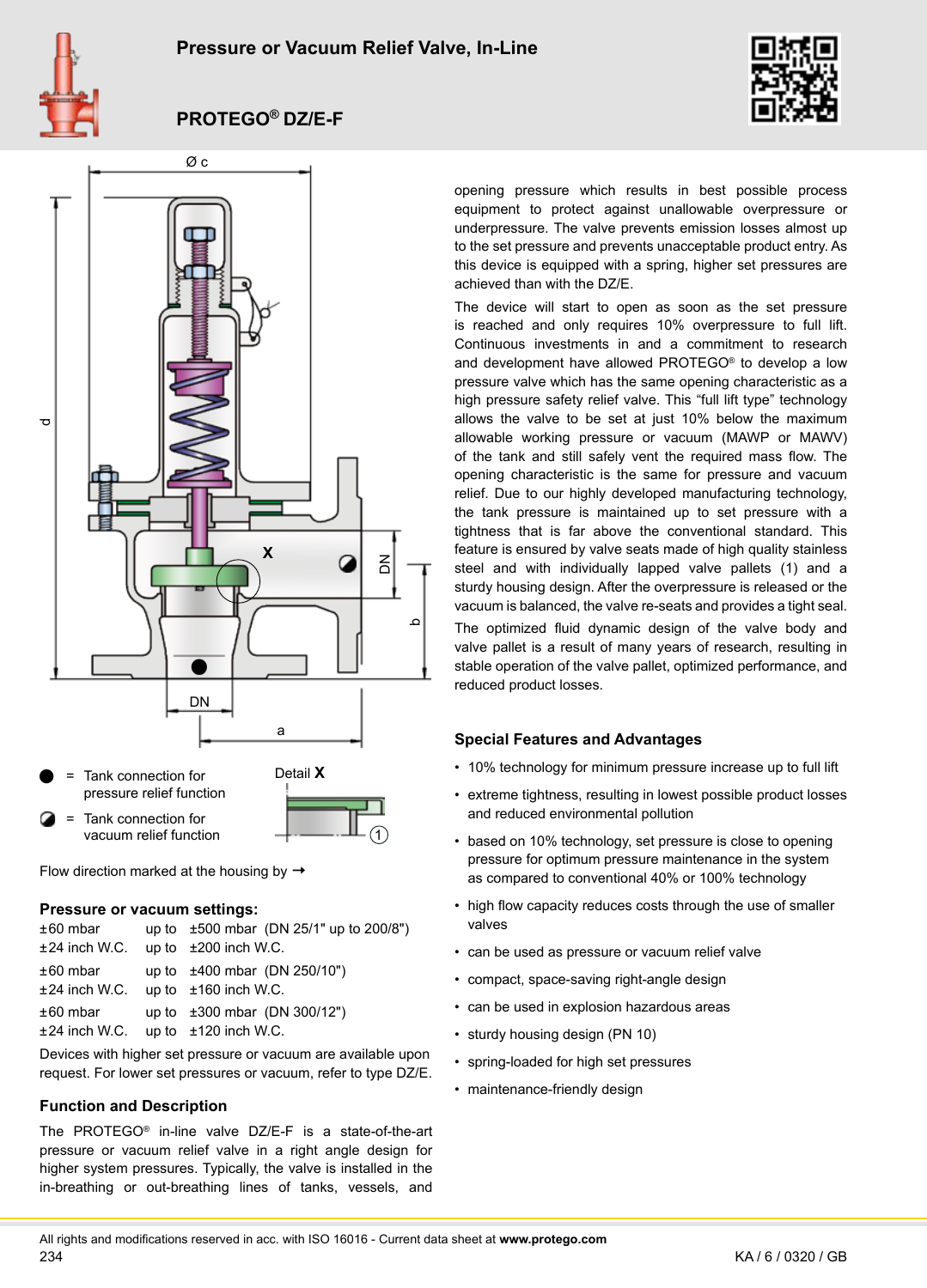



Leak Rate/10% Technology (Flyer pdf)



(Flyer pdf)



The optimized valve pallet (Flyer pdf)

(Flyer pdf)

# **Designs and Specifications**

The valve pallet is spring-loaded. Lower set pressures for pressure and vacuum are achieved by using the weight-loaded type DZ/E.

Two different right angle designs are available:

In-line pressure or vacuum relief valve, standard design **DZ/E-F - –**

In-line pressure or vacuum relief valve with **DZ/E-F - H** heating jacket

Additional special devices available upon request.

Within piping systems the influence of backpressure has to be considered when deciding the set pressure and opening characteristics. For special design solutions (e.g., partial load operation), the valve can be supplied with standard discs (with proportional opening function).



Spring-loaded PV-Valves Maintenance-friendly design (Flyer pdf)

|    | <b>Table 1: Dimensions</b>                                                                   |                       |                       |                                                        | Dimensions in mm / inches                                                                                                  |            |            |            |                                                            |             |
|----|----------------------------------------------------------------------------------------------|-----------------------|-----------------------|--------------------------------------------------------|----------------------------------------------------------------------------------------------------------------------------|------------|------------|------------|------------------------------------------------------------|-------------|
|    | To select the nominal size (DN), please use the flow capacity charts on the following pages. |                       |                       |                                                        |                                                                                                                            |            |            |            |                                                            |             |
| DN | $\frac{25}{1}$                                                                               | 32/<br>$1\frac{1}{4}$ | 40/<br>$1\frac{1}{2}$ | 50/<br>2"                                              | $65/2\frac{1}{2}$<br>$80/3$ "                                                                                              | 100/<br>4" | 150/<br>6" | 200/<br>8" | 250/<br>10"                                                | 300/<br>12" |
| a  |                                                                                              |                       |                       | 110 / 4.33 110 / 4.33 125 / 4.92 125 / 4.92 170 / 6.69 |                                                                                                                            |            |            |            | 190 / 7.48 230 / 9.06 275 / 10.83 325 / 12.80 350* / 13.78 |             |
| b  |                                                                                              | 75 / 2.95 75 / 2.95   |                       |                                                        | $90 / 3.54$ 90 / 3.54 115 / 4.53                                                                                           |            |            |            | 120 / 4.72 160 / 6.30 225 / 8.86 275 / 10.83 300 / 11.81   |             |
| C  |                                                                                              |                       |                       |                                                        | 150 / 5.91 150 / 5.91 170 / 6.69 170 / 6.69 235 / 9.25 280 / 11.02 335 / 13.19 420 / 16.54 505 / 19.88 565 / 22.24         |            |            |            |                                                            |             |
| d  |                                                                                              |                       |                       |                                                        | 435 / 17.13 435 / 17.13 445 / 17.52 445 / 17.52 620 / 24.41 700 / 27.56 970 / 38.19 1205 / 47.44 1275 / 52.36 1330 / 52.36 |            |            |            |                                                            |             |

Dimensions for pressure or vacuum relief valve with heating jacket upon request.

\* for ANSI 12" = 400 mm / 15.75 inches

| <b>Table 2: Material selection for housing</b> |                        |                                                  |  |  |  |  |  |
|------------------------------------------------|------------------------|--------------------------------------------------|--|--|--|--|--|
| Design                                         | A                      | в                                                |  |  |  |  |  |
| Housing<br>Heating jacket (DZ/E-F-H-)          | Steel<br>Steel         | <b>Stainless Steel</b><br><b>Stainless Steel</b> |  |  |  |  |  |
| Valve seat                                     | <b>Stainless Steel</b> | <b>Stainless Steel</b>                           |  |  |  |  |  |
| Gasket                                         | <b>PTFE</b>            | <b>PTFF</b>                                      |  |  |  |  |  |
| Valve pallet                                   |                        | А                                                |  |  |  |  |  |

The housings are also available with an ECTFE coating. Special materials upon request.

**Table 3: Material of valve pallet** Design A Pressure range (mbar) (inch W.C.) ±60 up to ±500 ±24 up to ±200 Valve pallet Stainless Steel Sealing Metal to Metal Spring Stainless Steel

Special materials upon request.

Devices with higher set pressure or vacuum are available upon request. For lower set pressures or vacuum, refer to type DZ/E.

# **Table 4: Flange connection type**

# EN 1092-1; Form B1

ASME B16.5 CL 150 R.F.<br>ASME B16.5 CL 150 R.F.